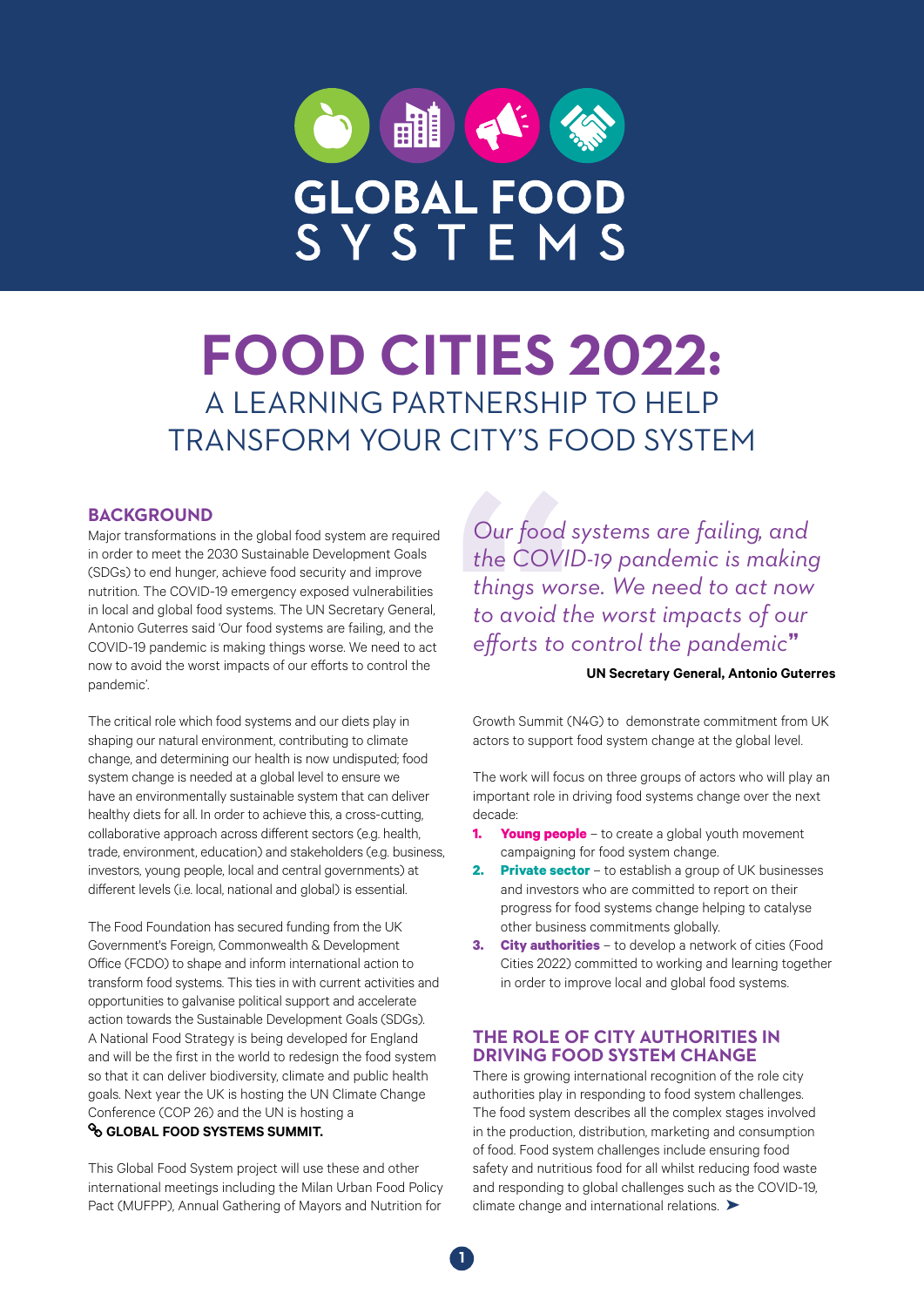Whilst globally there are few examples of countries or cities which have tackled malnutrition (obesity and undernutrition) or eliminated food waste, those that are making progress are transforming the food environment and making healthy, more sustainable choices easy and accessible. Municipal authorities have varying levels of control over the food system. However, many have policy levers that could allow them to shape the city food system to deliver healthier and more sustainable outcomes for their residents. These levers include driving procurement and purchasing from nearby producers (stimulating urban production), determining the quality of the food which is served in public institutions (e.g. schools, universities, hospitals and places of worship), regulating advertising in public spaces (such as on transport networks or advertising billboards) and controlling the licensing and safety of food outlets. These levers span the food supply chain and leave city authorities with considerable scope to impact the food environment and residents' diets, even if national policy frameworks are inadequate. Cities therefore have the potential to help prevent overweight and obesity and concomitant noncommunicable diseases, as well as undernutrition and food-borne illness. In many cities, these local authorities are strongly committed to reshaping the city food system, though whether their efforts are aimed at preventing malnutrition is variable.

The focus of action differs from place to place and can include:

- Urban agriculture initiatives aimed at shortening supply chains and reducing environmental impact.
- Improvement in food environments and support of healthier dietary practices.
- Planning of initiatives which seek to address access to land for food production and for healthier retail.
- Social justice initiatives which aim to link the poor more directly into productive urban livelihoods through the creation of food networks, etc.

#### **ESTABLISHING A LEARNING PARTNERSHIP FOCUSED ON FOOD SYSTEM TRANSFORMATION**

The BINDI project (Birmingham India Nutrition Initiative) was launched in 2016 through a series of events in Birmingham, UK and Pune, India. Both cities have a common ambition to seize opportunities to support safer, healthier and more sustainable city food environments to prevent malnutrition in all its forms (overweight, obesity, micronutrient deficiencies and undernutrition). The Food Foundation worked with local authorities in both cities to design the partnership, based on citizen engagement and evidence from elsewhere around the globe.

#### Participating in BINDI enabled the cities to:

- Secure senior political support for a city-wide food policy.
- Conduct food policy audits to determine levers of influence and change within city authorities.
- Organise stakeholder and citizen engagement activities to consult on food policy options. Stakeholders included business networks, large public sector organisations, voluntary sector organisations and partners working on the Smart City agenda.
- Secure funding to pilot activities that stimulate healthier, more sustainable food environments.
- Participate in high-level national and international events to secure political buy-in and galvanise local efforts to transform the food system.
- Influence national and international policy relating to food and sustainability.
- Respond rapidly to the COVID-19 food emergency.

#### **[Birmingham Covid-19 emergency food response](https://foodfoundation.org.uk/wp-content/uploads/2020/06/BCC_Covid-Report_A4_Proof3.pdf)**

- **[Providing school meals in Birmingham during the](https://foodfoundation.org.uk/wp-content/uploads/2020/06/CityServe_Covid-Report_A4_proof4.pdf)   [Covid emergency](https://foodfoundation.org.uk/wp-content/uploads/2020/06/CityServe_Covid-Report_A4_proof4.pdf)**
- **[Pune Covid-19 emergency food response](https://foodfoundation.org.uk/wp-content/uploads/2020/06/PMC_Covid-Report_A4_proof3.pdf)**
- **[WEBINAR COVID-19 an opportunity or a crisis for](https://foodfoundation.org.uk/event/webinar-covid-19-an-opportunity-or-a-crisis-for-food-system-transformation-at-the-city-level/)   [food system transformation at the city level?](https://foodfoundation.org.uk/event/webinar-covid-19-an-opportunity-or-a-crisis-for-food-system-transformation-at-the-city-level/)**

BINDI was funded by the Tata Trusts and the UK Department for International Development (DFID) through its

**[Maximising the Quality of Scaling Up Nutrition Plus](https://www.path.org/)  [\(MQSUN+\)](https://www.path.org/)** project. Additional funding has been secured from FCDO (Foreign, Commonwealth and Development Office) to expanding this partnership through engagement of cities globally.

In India, the Government is supporting the expansion of the BINDI partnership through the Smart Cities for Eat Right Challenge. This is an initiative of FSSAI working in partnership with the Smart Cities Mission, Ministry of Housing and Urban Affairs, Government of India, to inspire cities to stimulate a healthier, secure, safe and sustainable food environment and develop a city food strategy. Cities will produce a food vision and develop a strategy aligned to the Eat Right initiative in consultation with stakeholders and citizens. The Food Foundation is the knowledge partner for this initiative and will be supporting participating cities through the development of an online learning described below.

This learning platform will also be accessed by other cities and countries focused on food system transformation in the coming years. The city of Birmingham is hosting the Commonwealth Games in 2022 and an international meeting will take place during this time to showcase the work of Commonwealth and other cities who have participated in Food Cities 2022.

## **FOOD CITIES 2022: EXPANDING THE BINDI LEARNING PARTNERSHIP**

An online learning platform will be launched in Autum 2020 providing cities with instant access to resources to develop their food strategies. A creative webinar series is also planned and will provide an opportunity for cities to showcase the progress they are making. Webinar formats will include interviews with experts, case-studies (live from the field), debates, live Q&As, audits and workshops. ▶